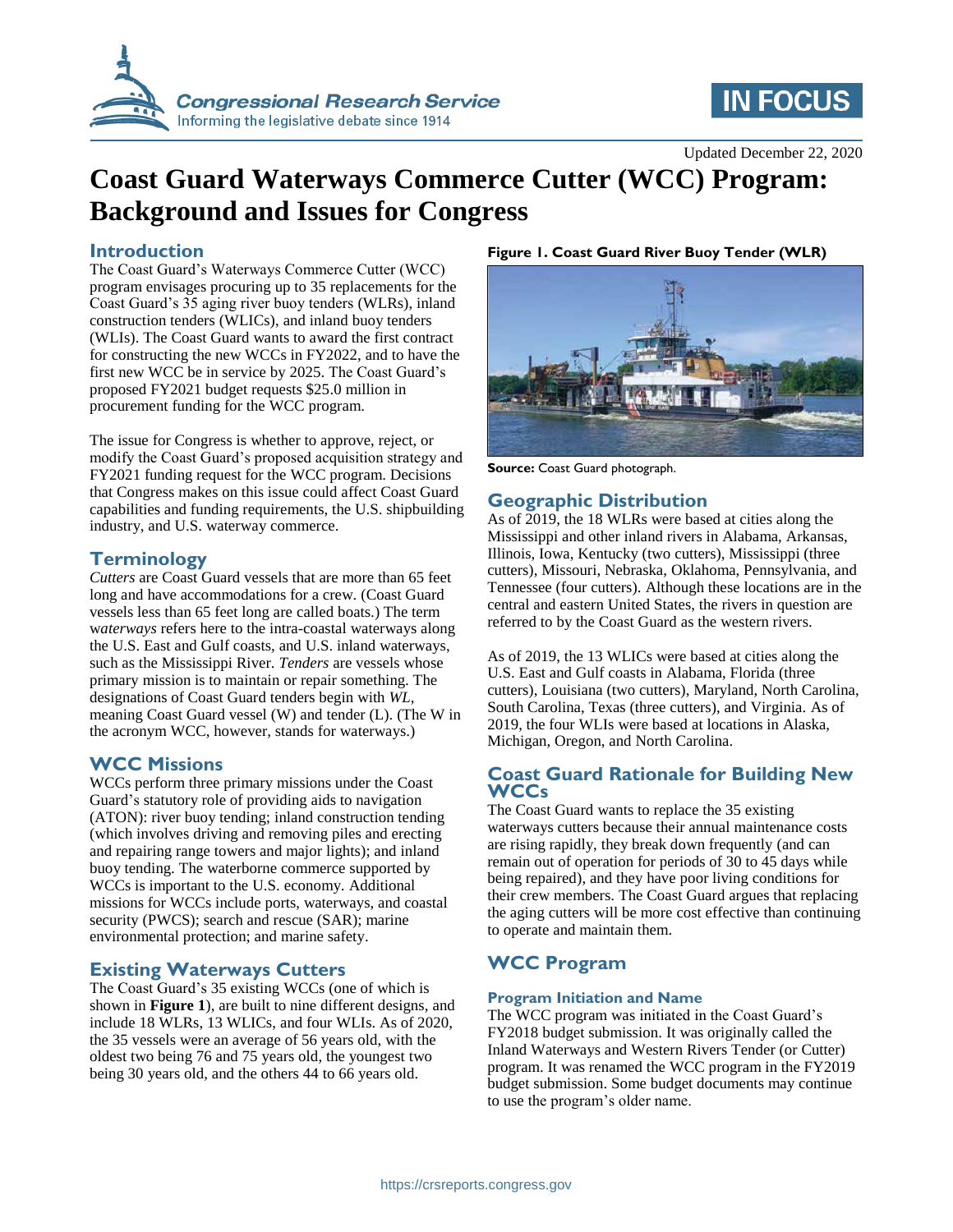#### **Acquisition Strategy**

The Coast Guard is proposing to replace the 35 existing waterway commerce cutters with 35 or fewer new WCCs, with the exact number depending on the capabilities of the new WCCs. The Coast Guard states that it

has taken steps to accelerate the WCC Program by more than a year, following direction in the FY 2018 DHS [Department of Homeland Security] Appropriations Act (P.L. 115-141)…. On the basis of market research, design studies, and an independent analysis, the Coast Guard has determined that three WCC variants will meet mission needs best. Each variant will perform one mission set (river buoy tending, inland construction, or inland buoy tending). The Coast Guard is planning to acquire the WLRs and WLICs on one contract; these variants are expected to be common except for hull length, working deck layouts, and deck equipment, including the crane…. The WLIs will be procured separately from the WLRs and WLICs. The Coast Guard is examining whether commercial vessels will meet this variant's toplevel requirements….

(U.S. Coast Guard, *Inland Waterways and Western River Tenders, Fiscal Year 2020 Report to Congress*, April 27, 2020, p. 4.)

The Coast Guard states that the new WLRs are to be 170 feet to 180 feet long, the new WLICs are to be 150 feet to 160 feet long, and the new WLIs are to be 100 to 120 feet long (**[Figure 2](#page-1-0)**). Vessels of this size can be built by smaller U.S. shipyards. In 2018, the Commandant of the Coast Guard stated that WCCs might have a notional unit procurement cost of roughly \$25 million, but the WCCs' estimated unit procurement costs may have changed since then.

#### <span id="page-1-0"></span>**Figure 2. Coast Guard Notional Designs for WLR, WLIC, and WLI**



**Source:** Coast Guard illustration showing indicative (i.e., notional) designs for the WLR (right), WLIC (middle), and WLI (left).

The Coast Guard wants to award the WLR/WLIC contract in FY2022. The WLR/WLIC acquisition is to be a small business set-aside. Large businesses could team with a small business for the WLR/WLIC acquisition, but the small business would need to be responsible for at least 51% of the total cost of the contract. The Coast Guard is still determining the WLI acquisition strategy. The winner of the WLR/WLIC contract would be able to compete for the WLI contract as well.

The Coast Guard wants the first new WCC to enter service by 2025, and for all the WCCs to be in service by 2030. To meet this schedule, up to six WCCs might be procured each year.

# **Program Funding**

The WCC program through FY2020 has received \$33.6 million in procurement funding, which has been used for studies and analyses of program requirements and acquisition strategies, and for other program-management activities. As mentioned earlier, the Coast Guard's proposed FY2021 budget requests \$25.0 million in procurement funding for the program, which would be used for continued program-management activities.

# **Recent Program Events**

On January 10, 2020, the Coast Guard released a request for information (RFI) for the prospective WLIs. On July 29, 2020, the Coast Guard released a draft request for proposal (RFP) for the WLR/WLIC contract.

# **April 2020 Report to Congress**

The Senate Appropriations Committee's report (S.Rept. 116-125 of September 26, 2019) on the FY2020 DHS appropriations act (S. 2582) directed the Coast Guard to provide an acquisition plan and requirements document detailing the Coast Guard's plans to acquire new WCCs. The Coast Guard provided the information in the report dated April 27, 2020, from which the earlier quote is taken.

## **Congressional Action on FY2021 Funding Request**

The final version of the FY2021 DHS Appropriations Act (Division F of the final version of H.R. 133, the Consolidated Appropriations Act, 2021) approves the Coast Guard's request for \$25.0 million in procurement funding for the WCC program.

**Ronald O'Rourke**, Specialist in Naval Affairs

**IF11672**